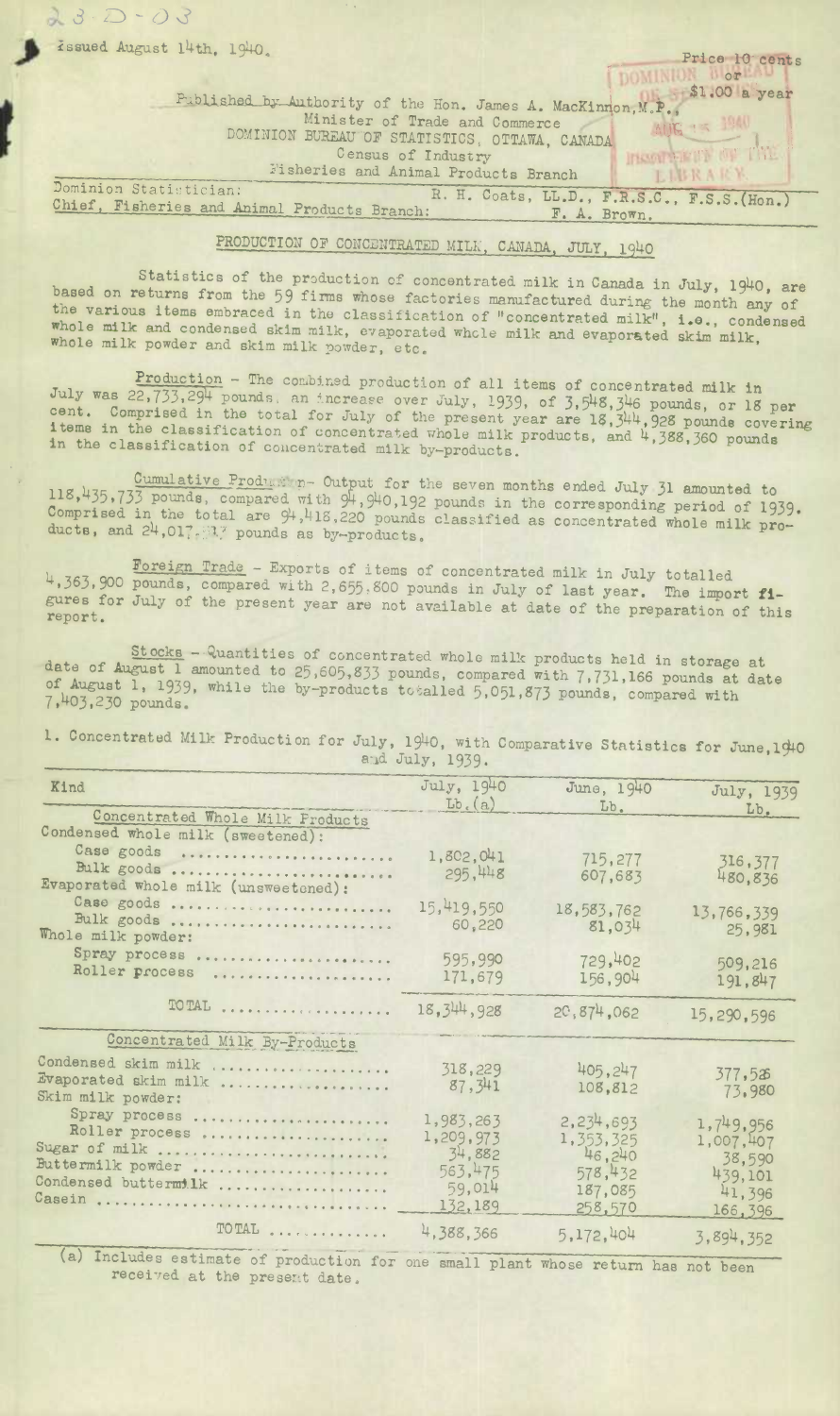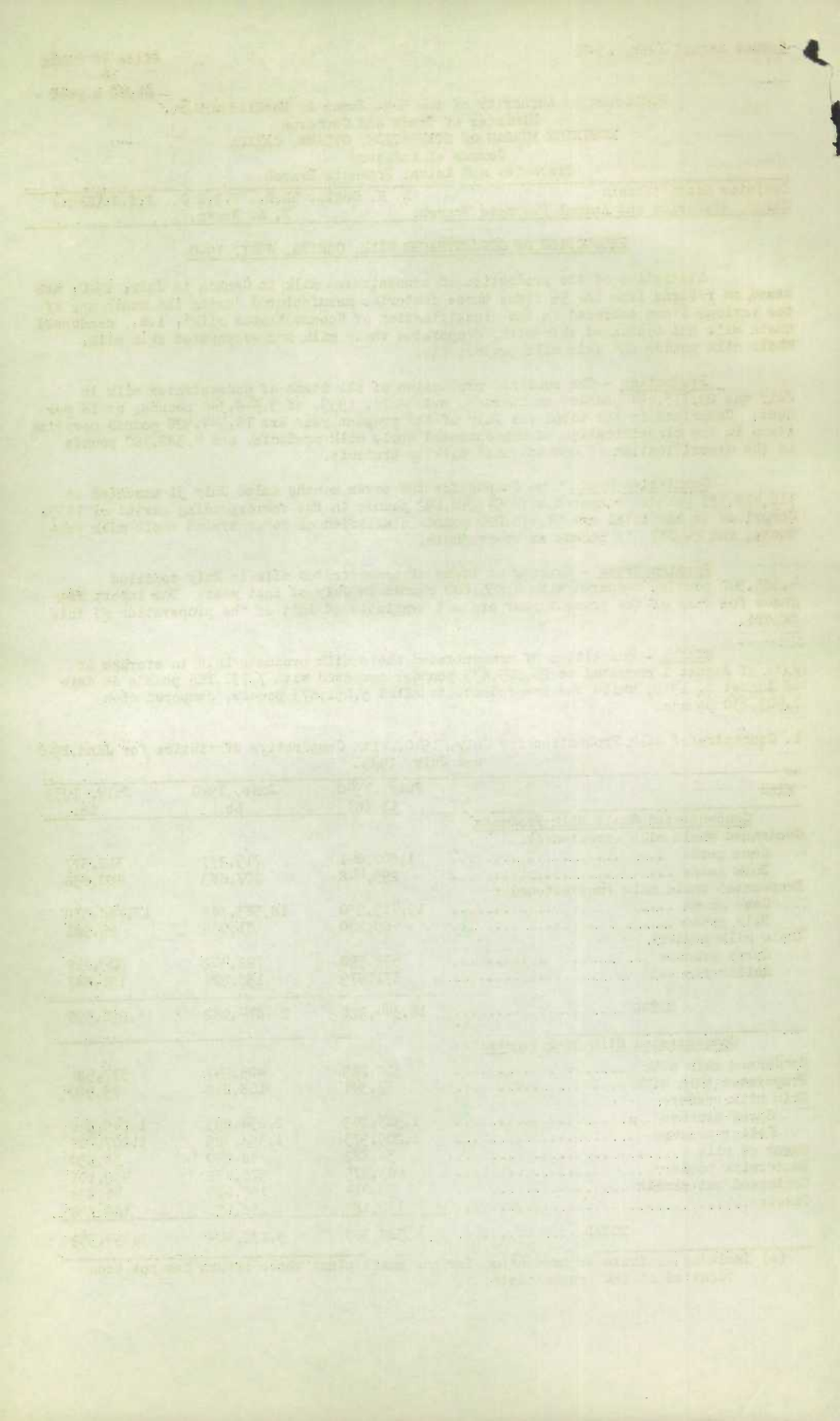|                                                                                         | $-2-$ |  |  |
|-----------------------------------------------------------------------------------------|-------|--|--|
| 2. Cumulative Production of Concentrated Milk for the Seven Months Ended July 31, 1940/ |       |  |  |
| with Comparative Statistics for the Seven Months Ended July 31, 1939                    |       |  |  |

| with comparative Statistics for the Seven Months Ended July 31, 1939                                                                                                                                                                                     |           |                     |                   |                                            |
|----------------------------------------------------------------------------------------------------------------------------------------------------------------------------------------------------------------------------------------------------------|-----------|---------------------|-------------------|--------------------------------------------|
| Kind                                                                                                                                                                                                                                                     |           |                     |                   | Seven Months Ended July 31 -               |
|                                                                                                                                                                                                                                                          |           | 1940                |                   | 1939                                       |
|                                                                                                                                                                                                                                                          |           | Lb.                 |                   | Lb.                                        |
| Concentrated Whole Milk Products                                                                                                                                                                                                                         |           |                     |                   |                                            |
| Condensed whole milk (sweetened):                                                                                                                                                                                                                        |           |                     |                   |                                            |
| Case goods                                                                                                                                                                                                                                               |           | 4,504,153           |                   | 1,924,804                                  |
| Bulk goods                                                                                                                                                                                                                                               |           | 2,572,255           |                   | 2,246,849                                  |
| Evaporated whole milk (unsweetened):                                                                                                                                                                                                                     |           |                     |                   |                                            |
| Case goods                                                                                                                                                                                                                                               |           | 82,494,993          |                   | 64, 836, 212                               |
| Bulk goods                                                                                                                                                                                                                                               |           | 400.434             |                   | 263,285                                    |
| Whole milk powder:                                                                                                                                                                                                                                       |           |                     |                   |                                            |
| Spray process                                                                                                                                                                                                                                            |           | 3,508,200           |                   |                                            |
| Roller process                                                                                                                                                                                                                                           |           | 931,065             |                   | 3,401,198                                  |
| Cream powder                                                                                                                                                                                                                                             |           |                     |                   | 1,051,015                                  |
| Total                                                                                                                                                                                                                                                    |           | 7,120<br>94,418,220 |                   |                                            |
| Concentrated Milk By-Products                                                                                                                                                                                                                            |           |                     |                   | 73,723,363                                 |
| Condensed skim milk                                                                                                                                                                                                                                      |           |                     |                   |                                            |
|                                                                                                                                                                                                                                                          |           | 2,365,630           |                   | 1,486,700                                  |
| Evaporated skim milk<br>Skim milk powder:                                                                                                                                                                                                                |           | 472,548             |                   | 480,929                                    |
|                                                                                                                                                                                                                                                          |           |                     |                   |                                            |
| Spray process                                                                                                                                                                                                                                            |           | 10,406,884          |                   | 9,054,093                                  |
| Roller process                                                                                                                                                                                                                                           |           | 6,148,602           |                   | 5,376,988                                  |
| Sugar of milk                                                                                                                                                                                                                                            |           | 160,073             |                   | 160,894                                    |
| Buttermilk powder                                                                                                                                                                                                                                        |           | 2,669,806           |                   | 2,478,749                                  |
| Condensed buttermilk                                                                                                                                                                                                                                     |           | 922, 724            |                   | 984, 571                                   |
|                                                                                                                                                                                                                                                          |           | 871,246             |                   | 1,193,905                                  |
|                                                                                                                                                                                                                                                          |           | 24,017,513          |                   | 21,216,829                                 |
| 3. Imports and Exports of Concentrated Milk Products, July, 1940, with Comparative                                                                                                                                                                       |           |                     |                   |                                            |
| Statistics for June, 1940 and July, 1939. (a)                                                                                                                                                                                                            |           |                     |                   |                                            |
| Quantity Imported                                                                                                                                                                                                                                        |           |                     | Quantity Exported |                                            |
| Kind<br>まじんず<br>Tano                                                                                                                                                                                                                                     | July      | July                | June              |                                            |
| 1940<br>1940                                                                                                                                                                                                                                             | 1939      | 1940                |                   | July                                       |
| Lb.<br>Lb.                                                                                                                                                                                                                                               | Lb.       |                     | 1940              | 1939                                       |
| Condensed milk<br>(b)<br>46                                                                                                                                                                                                                              | 2,452     | Lb.                 | Lb.               | Lb.                                        |
| Evaporated milk<br>$\longrightarrow$<br>$\overline{a}$                                                                                                                                                                                                   |           | 541,700             | 455,300           | 42,100                                     |
| Whole milk powder.<br>(b)<br>13,416                                                                                                                                                                                                                      |           | 3,561,900           | 1,058,700         | 2,157,100                                  |
| Skim milk powder.<br>$_{\rm{me}}$                                                                                                                                                                                                                        | 5,258     | 140,900             | 912,900           | 353,100                                    |
| Casein<br>(b)<br>140,603                                                                                                                                                                                                                                 |           | 119,100             | 154,200           | 103,500                                    |
|                                                                                                                                                                                                                                                          | 155,884   | 300                 |                   |                                            |
| 4. Stocks (c) of Concentrated Milk in Cold Storages, Warehouses, and Dairy Factories                                                                                                                                                                     |           |                     |                   |                                            |
| August 1, 1940 with Comparative Statistics for July 1, 1940 and August 1, 1939.                                                                                                                                                                          |           |                     |                   |                                            |
| Kind                                                                                                                                                                                                                                                     |           |                     |                   | August 1, 1940 July 1, 1940 August 1, 1939 |
|                                                                                                                                                                                                                                                          |           | Lb.                 | Lb.               | Lb.                                        |
| Concentrated Whole Milk Products                                                                                                                                                                                                                         |           |                     |                   |                                            |
| Condensed whole milk                                                                                                                                                                                                                                     | 1,555,561 |                     | 1,055,924         | 554,318                                    |
| Evaporated whole milk  22,735,940                                                                                                                                                                                                                        |           |                     | 19,536,067        | 5,496,886                                  |
| Whole milk powder:                                                                                                                                                                                                                                       |           |                     |                   |                                            |
| Spray process  1,153,055                                                                                                                                                                                                                                 |           |                     | 810,197           | 1,497.674                                  |
| Roller process 161,277                                                                                                                                                                                                                                   |           |                     | 104,683           |                                            |
|                                                                                                                                                                                                                                                          | $\sim$    |                     | 4,574             | 179,348                                    |
|                                                                                                                                                                                                                                                          |           |                     | 21, 511, 445      | 2,940                                      |
| Concentrated Milk By-Products                                                                                                                                                                                                                            |           |                     |                   | 7,731,166                                  |
|                                                                                                                                                                                                                                                          |           |                     |                   |                                            |
| Evaporated skim milk                                                                                                                                                                                                                                     | 219,042   |                     | 286,669           | 252,259                                    |
| Skim milk powder:                                                                                                                                                                                                                                        |           |                     |                   | 4,632                                      |
| Spray process                                                                                                                                                                                                                                            |           |                     |                   |                                            |
| Roller process in bags                                                                                                                                                                                                                                   | 2,675,666 |                     | 2,265,119         | 2,976,999                                  |
|                                                                                                                                                                                                                                                          | 417,669   |                     | 393,181           | 1,360,078                                  |
| Roller process in barrels                                                                                                                                                                                                                                | 917,652   |                     | 848,878           | 1,137,222                                  |
| Buttermilk powder                                                                                                                                                                                                                                        | 353,699   |                     | 522,417           | 1,050,956                                  |
|                                                                                                                                                                                                                                                          | 468,145   |                     | 386,632           | 621,084                                    |
| Total  5,051,873<br><u> De la Barbara de la Barbara de la Barbara de la Barbara de la Barbara de la Barbara de la Barbara de la Barbara de la Barbara de la Barbara de la Barbara de la Barbara de la Barbara de la Barbara de la Barbara de la Barb</u> |           |                     | 4,702,896         | 7,403,230                                  |
| $(n)$ $\Gamma$ $\nu$ $+$ $\alpha$ $\nu$ $\nu$ $ \Gamma$ $\Gamma$                                                                                                                                                                                         |           |                     |                   |                                            |

Not yet available. The imports and Exports of Milk and Its Products and Eggs".

Owned and held by and/or for manufacturers.